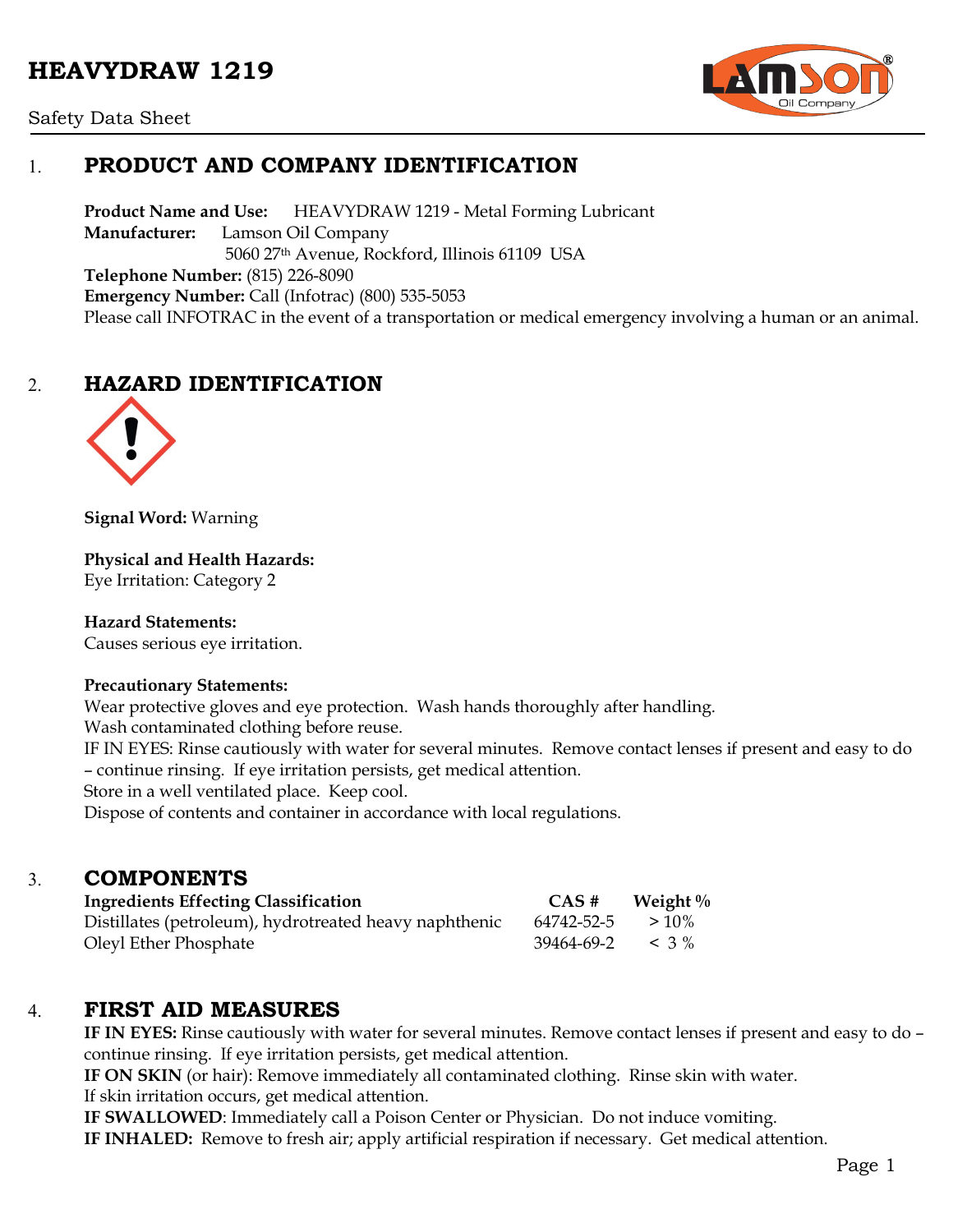# **HEAVYDRAW 1219**



#### Safety Data Sheet

### 5. **FIRE-FIGHTING MEASURES**

#### **General Hazard**

Petroleum materials can form combustible mixtures at temperatures at or above the flash point

#### **Fire-Fighting**

Keep fire exposed containers cool with water spray. Separate unburning product from fire. Use carbon dioxide, foam, or dry chemical extinguishing media to put out fires.

#### **Unusual Decomposition Products Under Fire Conditions**

None

### 6. **ACCIDENTAL RELEASE MEASURES**

#### **Personal Precautions**

Remove greatly contaminated clothing, including shoes and wash thoroughly after contact. Launder contaminated clothing before reuse.

#### **Environmental Precautions**

Stop leak if without risk. Dike large spills to prevent ingress into sewers. Clean spills with absorbent and store in marked containers for disposal. Dispose in accordance with all applicable regulations.

### 7. **HANDLING AND STORAGE**

#### **Safe Handling and Storage**

Do not handle, store, or dispense near open flames or ignition sources. Keep containers inside and out of direct sunlight. Avoid extreme temperatures. Do not reuse containers.

#### **Incompatible Products**

Avoid strong oxidizing and reducing agents.

# 8. **EXPOSURE CONTROL AND PERSONAL PROTECTION**

#### **Ventilation**

Local exhaust is usually sufficient. General exhaust is preferred.

#### **Personal Protection**

Use approved respirator when airborne exposure limits are exceeded. Use petroleum oil resistant gloves to avoid prolonged contact. Wear goggles or safety glasses with splashguards.

#### **Work Place Exposure Guide Lines**

Petroleum Oil mist has a TLV limit of 5 mg/m3.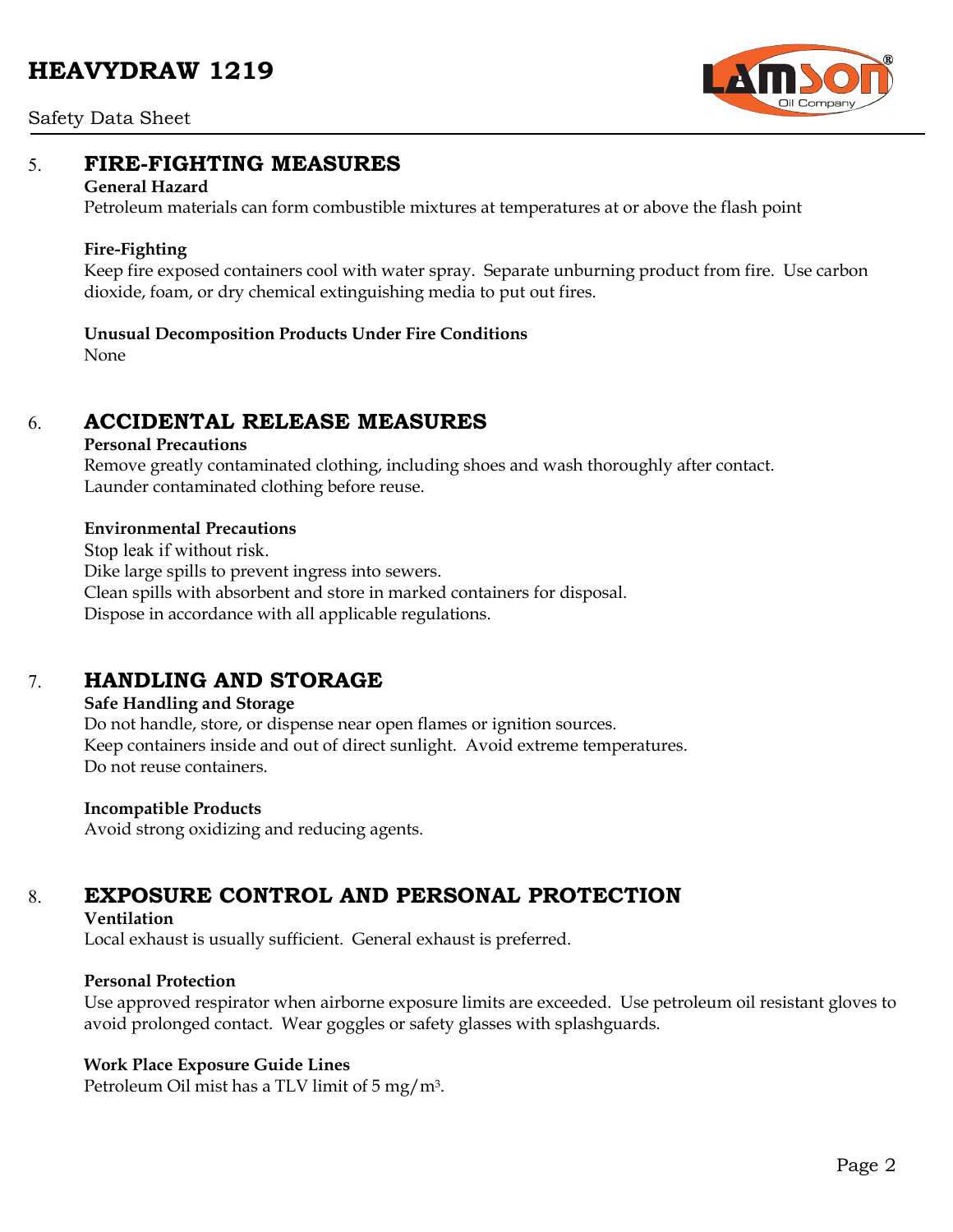

# 9. **PHYSICAL AND CHEMICAL PROPERTIES**

**Boiling Point:**  $> 500 °F$ **Specific Gravity (water =1):** 0.94 **Vapor pressure (kPa):**  $< 0.02$ **Melting Point:** Not Applicable **Vapor Density (Air =1):**  $>5$ **Evaporation Rate (butyl Acetate=1):** < 0.04 **Solubility in water:** Insoluble **Reactivity in water:** NIL **Appearance and Odor:** Clear, amber liquid; mild odor **Flash point:** 329 ºF **Flammable Limits (volume percent in air):** LEL: Not available UEL: Not available **Autoignition Temperature:** Not available

### 10. **STABILITY AND REACTIVITY**

**Stability:** [ ] Unstable [ X ] Stable **Conditions to Avoid:** None **Incompatibility (Materials to Avoid):** Strong oxidizing and reducing agents. **Hazardous Decomposition Products:** Combustion may produce oxides of carbon. **Hazardous Polymerization:** [ ] May Occur [ X ] Will Not Occur **Conditions to Avoid:** Not Applicable

# 11. **TOXICOLOGICAL INFORMATION**

This product has minimal toxicity when inhaled, ingested, or when skin or eye contact is made. This product is not considered an aspiration toxicant because of its viscosity.

This product is not expected to cause cancer or to be a skin sensitizer.

No data is available to indicate that any ingredient is mutagenic or genotoxic.

This product is not expected to cause reproductive or developmental effects.

Contact with eyes will result in irritation.

Prolonged exposure to the skin could result in irritation or dermatitis.

Exposure to vapor or aerosol concentrations above the recommended exposure level is irritating to the eyes and respiratory tract, and may cause headaches or dizziness.

# 12. **ECOLOGICAL INFORMATION**

This product is harmful to aquatic life with lasting effects. This product contains a Volatile Organic Compound: So part of it will slowly evaporate upon release. Please refer to section 6 for accidental release information.

# 13. **DISPOSAL CONSIDERATIONS**

This product is not suitable for disposal by either landfill or municipal sewers, natural streams or rivers. This product can be incinerated directly in appropriate equipment.